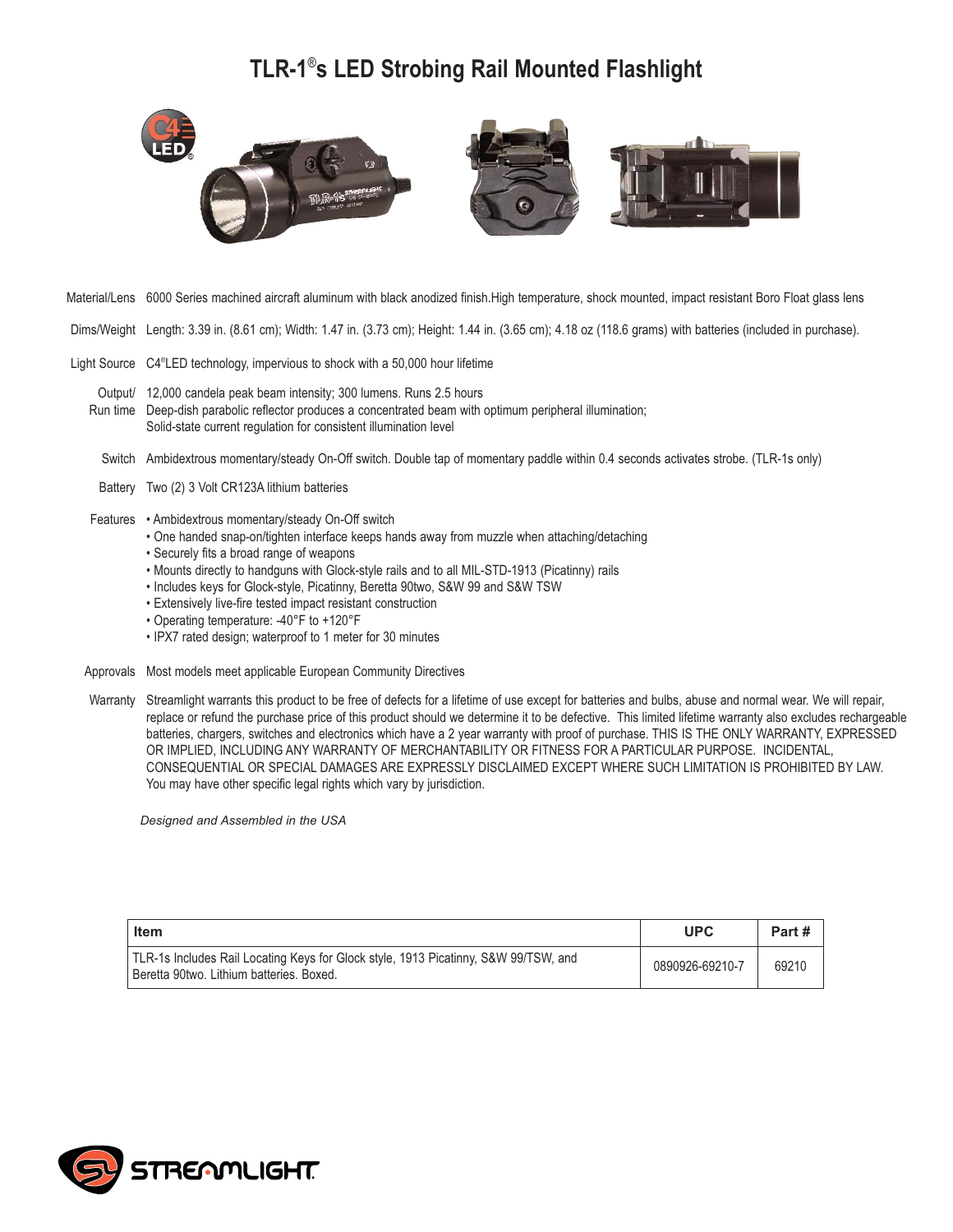

| Item                                                                                                                                                           | <b>UPC</b>     | Part# |
|----------------------------------------------------------------------------------------------------------------------------------------------------------------|----------------|-------|
| Vertical Grip with Rail - Machined aluminum, hard anodized ambidextrous rail grabber<br>vertical foregrip with integral Picatinny rail and storage compartment | 080926-69114-8 | 69114 |
| Flip Lens<br>Red                                                                                                                                               | 080926-69115-5 | 69115 |
| Flip Lens<br><b>Blue</b>                                                                                                                                       | 080926-69116-2 | 69116 |
| Flip Lens<br>Green                                                                                                                                             | 080926-69117-9 | 69117 |
| Flip Lens<br>IR                                                                                                                                                | 080926-69118-6 | 69118 |
| Flip Lens<br>Opaque                                                                                                                                            | 080926-69124-7 | 69124 |
| Contour Remote - Glock                                                                                                                                         | 080926-69300-5 | 69300 |
| Contour Remote - M&P                                                                                                                                           | 080926-69310-4 | 69310 |
| TLR Remote Door/Switch Assy (TLR-1 Series/TLR-2 Series)                                                                                                        | 080926-69130-2 | 69130 |
| TLR Remote Door/Switch Assy with "Safe Off" (TLR-1 Series/TLR-2 Series)                                                                                        | 080926-69161-2 | 69161 |
| TLR Remote Tape Switch Plug (TLR-1 Series/TLR-2 Series)<br>Straight Remote tape switch fits most right-angle grips & other aftermarket accessories             | 080926-69132-2 | 69132 |
| TLR Remote Pressure Switch Plug Coil (TLR-1 Series/TLR-2 Series) Shotgun coil remote<br>switch allows for expansion of cord with pump action                   | 080926-69134-6 | 69134 |
| TLR Remote Pressure Switch Plug, Straight (TLR-1 Series/TLR-2 Series) Long gun remote<br>switch attaches to rail forend with included clips                    | 080926-69135-3 | 69135 |
| TLR-1 Series/TLR-2 Series TLR Key Kit - Includes Rail Locating Keys for Glock style, 1913<br>Picatinny, S&W 99/TSW, and Beretta 90two and mounting tools       | 080926-69175-9 | 69175 |
| Holster (Nylon)                                                                                                                                                | 080926-69201-5 | 69201 |
| 12 ga. Mag Tube Mount                                                                                                                                          | 080926-69901-4 | 69901 |
| M-16/AR-15 Rail                                                                                                                                                | 080926-69902-1 | 69902 |
| REM 870 Rail                                                                                                                                                   | 080926-69906-9 | 69906 |
| Lithium batteries (2) Pack                                                                                                                                     | 080926-85175-7 | 85175 |
| Lithium batteries (12) Pack                                                                                                                                    | 080926-85177-1 | 85177 |
| Lithium batteries (400) Pack                                                                                                                                   | 080926-85179-5 | 85179 |

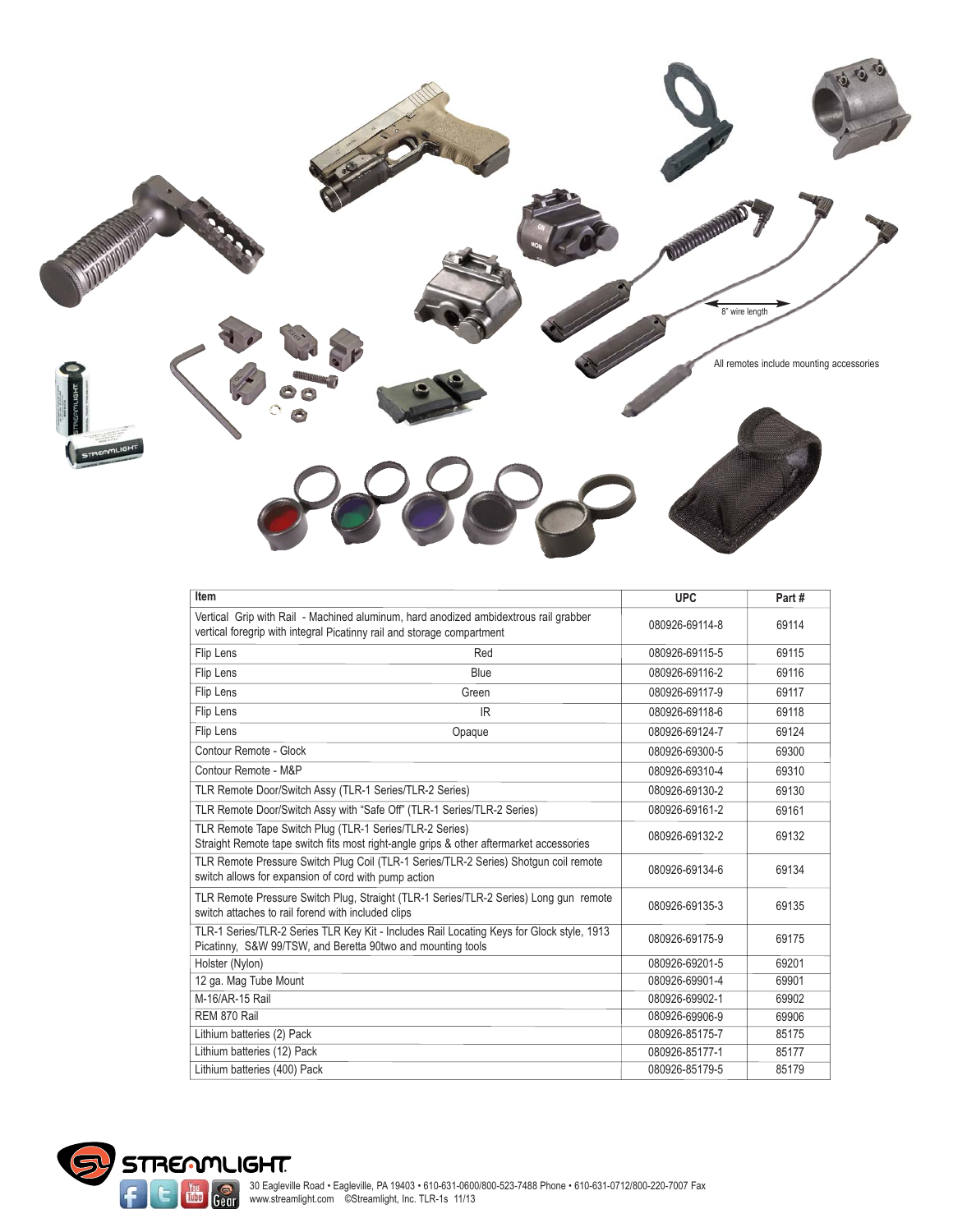# **TLR Compatibility List**

# **KEYS**



The GL (Standard) system key appears somewhat thinner than the Picatinny key.

GL (Standard) keys fit Glock or "universal" rails. These have a cross slot about 5/32" wide.



The Picatinny key is wider than the GL (Standard) system key.

1913 (MIL-STD-1913 "Picatinny") AND 1913 The 1913 key is wider than the standard key because the slots are nominally .206" wide. (A little more than 3/16") The standard key will work with a Picatinny rail but the light will move back and forth with recoil unless the clamp is very tight. Some guns with a Picatinny rail still need a standard key depending on the construction of the actual rail. These will be identified for the individual guns when we test them.



The S&W key is a different shape than the other keys.

**SMITH & WESSON AND TSW/99** keys have the bar extended farther back than the other keys. They are for rails having a non-standard (too short) distance between the slot and the trigger guard.



**BERETTA 90two** Looks like it has a Picatinny rail but dimensions are different. Use the 90two key for the TLR.

Note: M-lights should not be used on the 90two and will fall off under recoil.